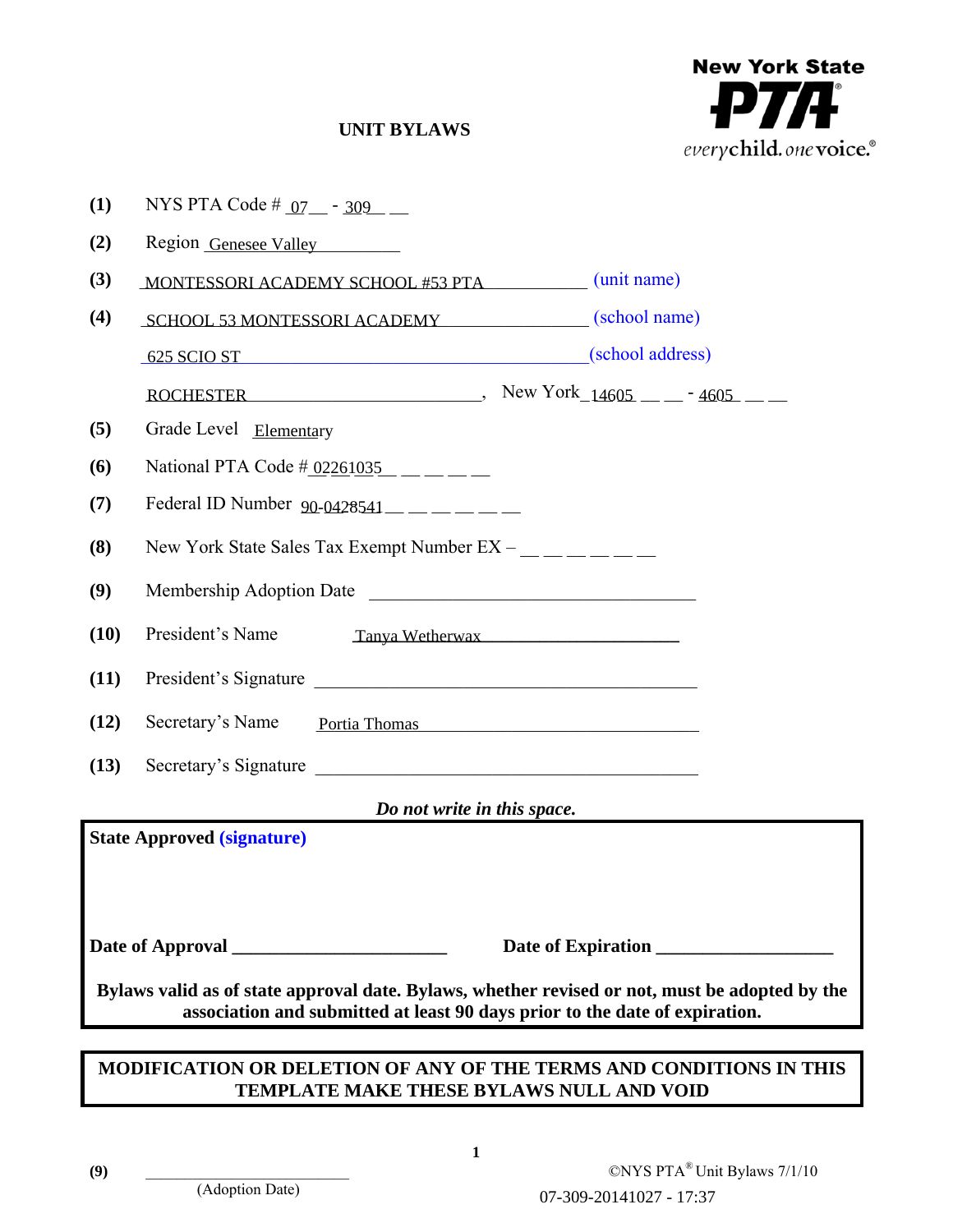#### **#ARTICLE I – NAME**

The name of the association is the MONTESSORI ACADEMY SCHOOL #53 PTA [15]. It is a local PTA unit organized under the authority of the New York State Congress of Parents and Teachers, Inc. (the New York State PTA) a branch of the National Congress of Parents and Teachers (the National PTA).

### **#ARTICLE II – ARTICLES OF ASSOCIATION**

The *articles of association* of a constituent association include (a) the bylaws of such association and (b) the certificate of incorporation or articles of incorporation of such association (in cases in which the association is a corporation), or the articles of association by whatever name (in cases in which the association exists as an unincorporated association).

#### **#ARTICLE III – PURPOSES**

**Section 1.** The Purposes of the **MONTESSORI ACADEMY SCHOOL #53 PTA**  $\cdots$ , in common with those of the National PTA and the New York State PTA, are:

- a. To promote the welfare of children and youth in home, school, community and place of worship.
- b. To raise the standards of home life.
- c. To secure adequate laws for the care and protection of children and youth.
- d. To bring into closer relation the home and the school, so that parents and teachers may cooperate intelligently in the education of children and youth.
- e. To develop between educators and the general public such united efforts as will secure for all children and youth the highest advantages in physical, mental, social and spiritual education.

**Section 2.** The Purposes of the National PTA, the New York State PTA and this association are promoted through an educational program directed toward parents, teachers and the general public; are developed through conferences, committees, projects and programs; and are governed and qualified by the basic policies set forth in Article IV.

**Section 3.** The association is organized exclusively for the charitable, scientific, literary or educational purposes within the meaning of Section  $501(c)(3)$  of the Internal Revenue Code, or corresponding Section of any future Federal tax code (hereinafter "Internal Revenue Code").

### **#ARTICLE IV – BASIC POLICIES**

The following are basic policies of this PTA in common with those of the National PTA and the New York State PTA:

- a. The association shall be noncommercial, nonsectarian and nonpartisan.
- b. The name of the association or the names of any members in their official capacities shall not be used to endorse or promote a commercial concern or in connection with any partisan interest or for any purpose not appropriately related to promotion of the Purposes of the association.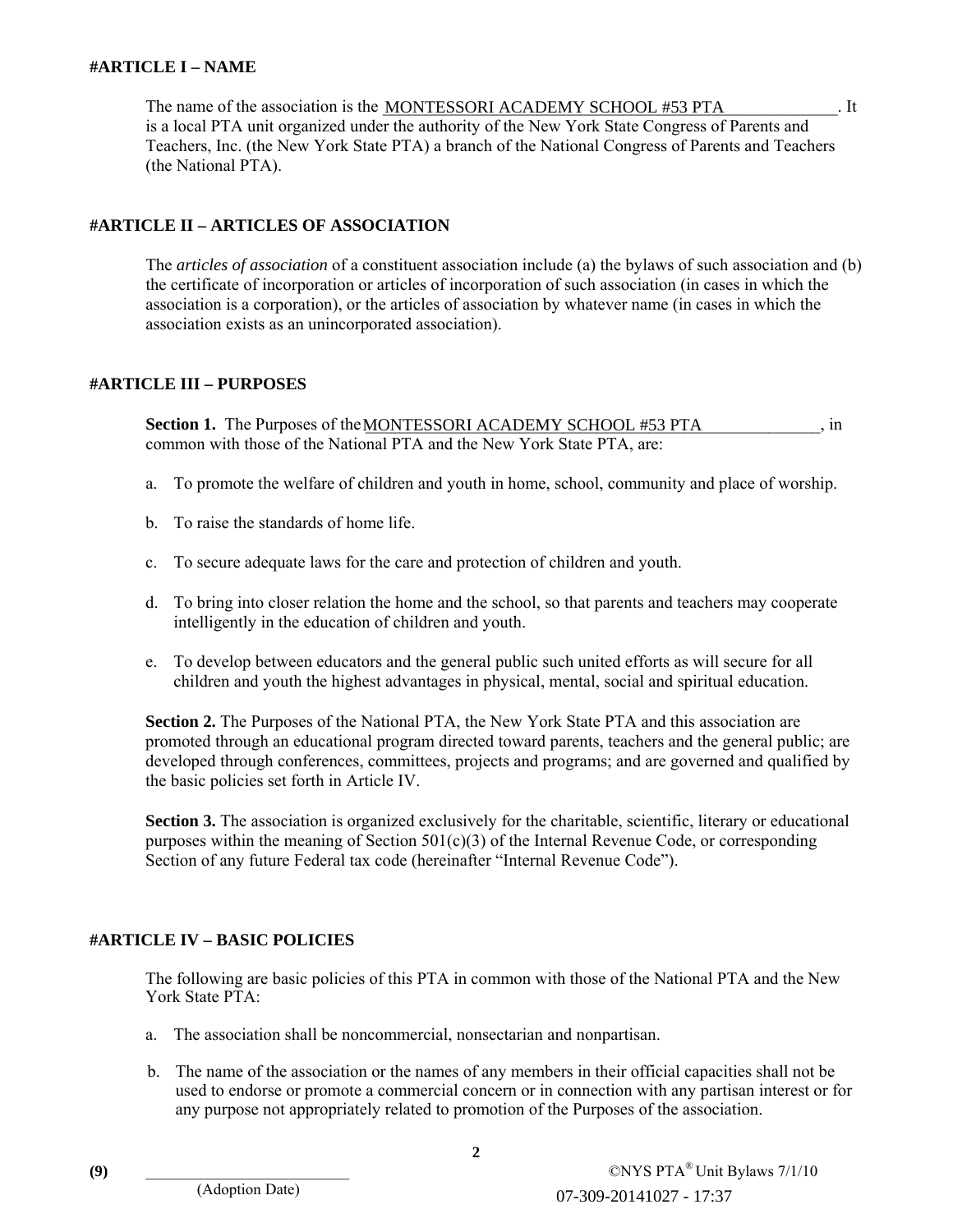- c. The association or members in their official capacities shall not, directly or indirectly, participate or intervene (in any way, including the publishing or distributing of statements) in any political campaign on behalf of, or in opposition to, any candidate for public office; or devote more than an insubstantial part of its activities to attempting to influence legislation by propaganda or otherwise.
- d. The association shall work with the schools and community to provide quality education for all children and youth, and shall seek to participate in the decision-making process establishing school policy, recognizing that the legal responsibility to make decisions has been delegated by the people to boards of education, state education authorities and local education authorities.
- e. The association shall not enter into membership with other associations except as such international or national associations as may be approved by the National Board of Directors. The New York State PTA or any of its divisions may cooperate with other associations and agencies concerned with child welfare, but a PTA/PTSA representative shall make no commitments that bind the group he/she represents.
- f. No part of the net earnings of the association shall inure to the benefit of, or be distributable to its members, directors, trustees, officers or other private persons, except that the association shall be authorized and empowered to pay reasonable compensation for services rendered and to make payments and distributions in furtherance of the purposes set forth in Article III hereof.
- g. Notwithstanding any other provision of these articles, the association shall not carry on any other activities not permitted to be carried on (i) by an association exempt from Federal income tax under Section  $501(c)(3)$  of the Internal Revenue Code, or (ii) by an association, contributions to which are deductible under Section 170(c)(2) of the Internal Revenue Code.
- h. Upon the dissolution of this association, after paying or adequately providing for the debts and obligations of the association, the remaining assets shall be distributed to one or more non-profit funds, foundations or associations, which have established their tax exempt status under Section 501(c)(3) of the Internal Revenue Code, and whose purposes are in accordance with those of the National PTA.

#### **#ARTICLE V – RELATIONSHIP WITH THE NATIONAL PTA AND THE NEW YORK STATE PTA**

 **Section 1.** This PTA shall be organized and chartered under the authority of the New York State PTA in the area in which this association functions, in conformity with such rules and regulations, not in conflict with the National PTA bylaws, as the New York State PTA may in its bylaws prescribe. The New York State PTA shall issue to this PTA an appropriate charter evidencing the due association and good standing of this PTA.

A **local** PTA in good standing is one which:

a. Adheres to the Purposes and basic policies of the PTA.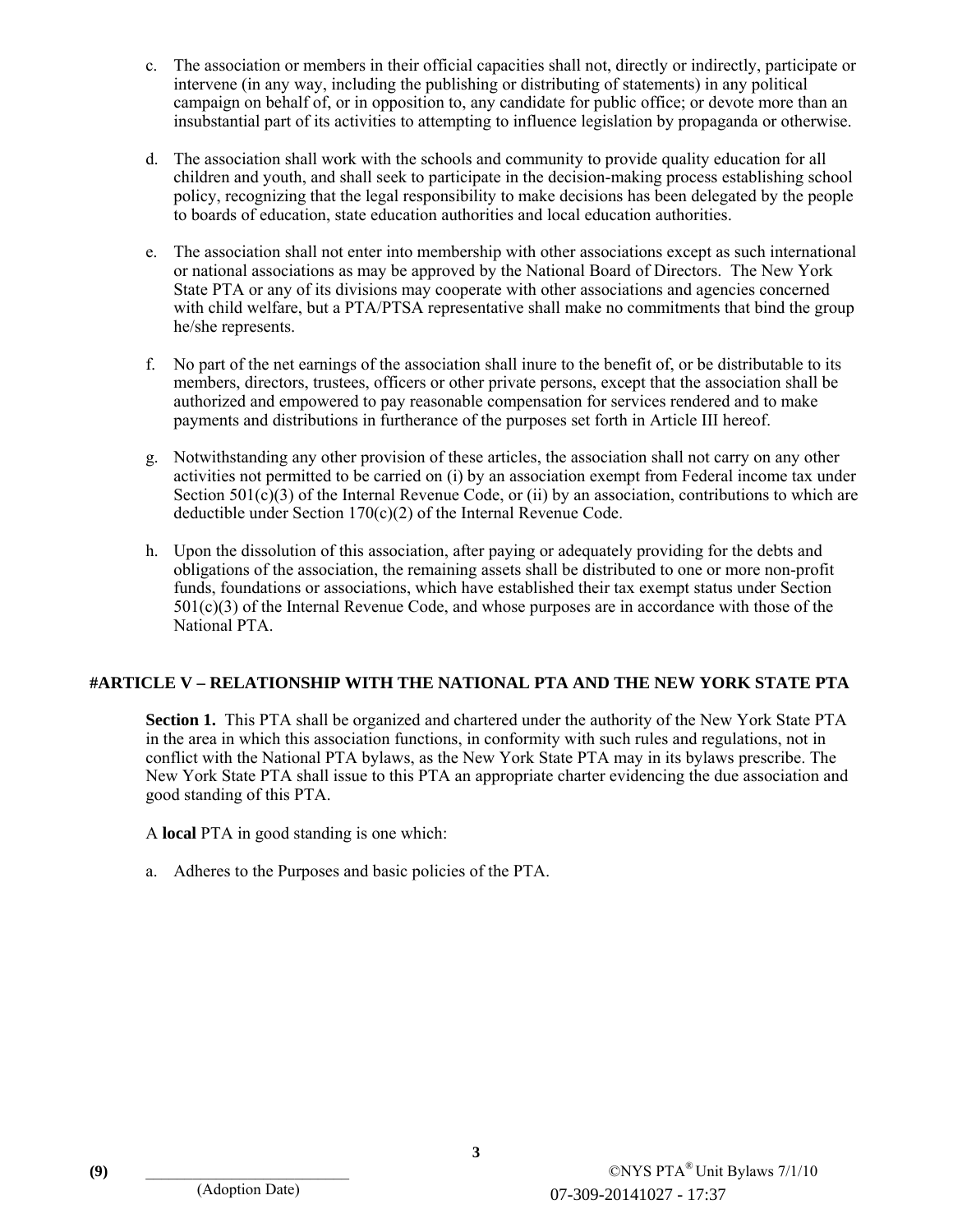- b. Remits the national portion of the dues through the New York State PTA to reach the National Office by dates designated by the National PTA.
- c. Has bylaws approved according to the procedures of the New York State PTA.
- d. Meets other criteria as may be prescribed by the New York State PTA.

 **Section 2.** This PTA shall adopt such bylaws for the government of the association as may be approved by the New York State PTA. Such bylaws shall not be in conflict with the bylaws of the National PTA or the bylaws of the New York State PTA.

**Section 3.** Bylaws of each constituent association shall include an article on amendments.

 **Section 4.** Each officer or board member of a constituent association shall be a member of a local PTA within its area.

 **Section 5**. Each officer or board member of a local PTA shall be a member of such local PTA.

**Section 6.** This PTA shall keep such permanent books of accounts and records as shall be sufficient to establish the items of gross income, receipts and disbursements of the association, including, specifically, the number of its members, the dues collected from its members and the amount of dues remitted to the New York State PTA. Such books of account and records shall at all reasonable times be open to inspection by an authorized representative of the New York State PTA, or, where directed by the committee on state and national relationships, by a duly authorized representative of the National PTA.

**Section 7.** The charter of this PTA shall be subject to withdrawal, and the status of such association as a PTA unit shall be subject to termination, in the manner and under the circumstances provided in the bylaws of the New York State PTA.

 **Section 8**. This local PTA is obligated, upon withdrawal of its charter by the New York State PTA:

- a. To yield up and surrender all its books and records and all of its assets and property to the New York State PTA, or to such agency as may be designated by the New York State PTA, or to another local PTA organized under the authority of the New York State PTA;
- b. To cease and desist from the further use of any name that implies or connotes association with the National PTA or the New York State PTA or status as a constituent association of the National PTA; and
- c. To carry out promptly, under supervision and direction of the New York State PTA, all proceedings necessary or desirable for the purpose of dissolving this PTA.

**Section 9.** This PTA shall collect dues from its members and shall remit a portion of such dues to the New York State PTA as provided in Article VI hereof.

**Section 10.** Only members of a local PTA who have paid dues for the current membership year may participate in the business of that association.

**Section 11.** Bylaws of each constituent association shall include a provision establishing a quorum.

**Section 12.** The members of the nominating committee for officers of a constituent association shall be elected by membership and executive board.

**Section 13.** The bylaws of all constituent associations shall prohibit voting by proxy.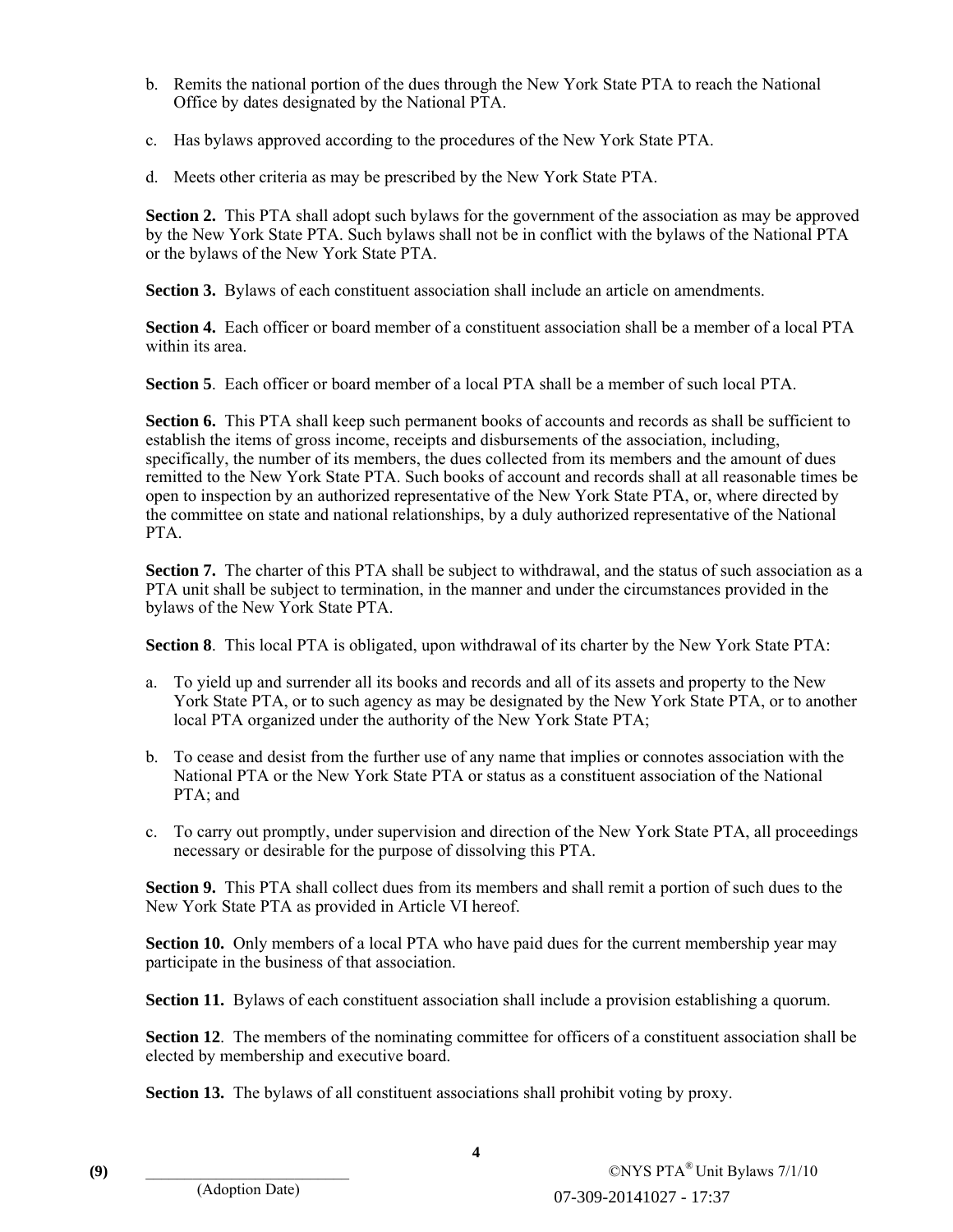**Section 14.** Each local PTA shall include in its bylaws provisions corresponding to the provisions of such bylaws as are identified by the state symbol (#).

 **Section 15.** The adoption of an amendment to any provision of the bylaws of the National PTA and the New York State PTA shall serve automatically, and without the requirement of further action by the local PTA, to amend correspondingly the bylaws of each local PTA. Notwithstanding the automatic character of the amending process, the local PTAs shall promptly incorporate such amendments in their respective bylaws.

 **Section 16.** This local PTA may dissolve and terminate its association in either of the following manners:

- a. If dissolution of the association is considered because the school is being closed, the unit shall hold a meeting for the purpose of dissolution. Written notice indicating the purpose of this meeting shall be sent to the region director at least thirty (30) days prior to this meeting, and the region director shall be invited to this meeting. After the meeting the unit shall send written notice to the New York State PTA Office stating that the PTA has been dissolved, giving the date of dissolution. Units dissolved under this paragraph are obligated to further comply with all the provisions contained in Article VI, Section 6 of the New York State PTA Bylaws.
- b. Upon receipt of a petition recommending dissolution of the association signed (including their addresses) by ten members or ten percent (10%) of the membership of the association, whichever is larger (exclusive of the members of the executive board) the executive board shall submit the question of dissolution to a vote at a special meeting of the members. All monies shall be frozen, except for those already budgeted or approved until the question of dissolution has been decided. If dissolution is approved, disposition of funds shall be in accordance with Article VI, Section 6 of the New York State PTA Bylaws.
	- (1) Written notice stating the question of such dissolution shall be given to each member entitled to vote at such meeting, to the president of the New York State PTA, and to the region director at least thirty (30) days prior to the date of such meeting. The list of the names and addresses of the petitioners shall be given to the region director. The region director shall be invited to the meeting.
	- (2) Only those persons who were members of the association on the date of submission of the question of dissolution, and who continue to be members on the date of the special meeting, shall be entitled to vote on the question.
	- (3) Approval of dissolution of this local PTA shall require the affirmative vote of at least twothirds (2/3) of the members present and voting at the special meeting, a quorum being present.

#### **ARTICLE VI – MEMBERS AND DUES**

- **# Section 1.** Every individual who is a member of this PTA is, by virtue of that fact, a member of the National PTA and of the New York State PTA by which this local PTA is chartered, and is entitled to all benefits of such membership.
- **# Section 2.** Membership in PTA shall be open, without discrimination, to anyone who believes in and supports the mission and Purposes of National PTA.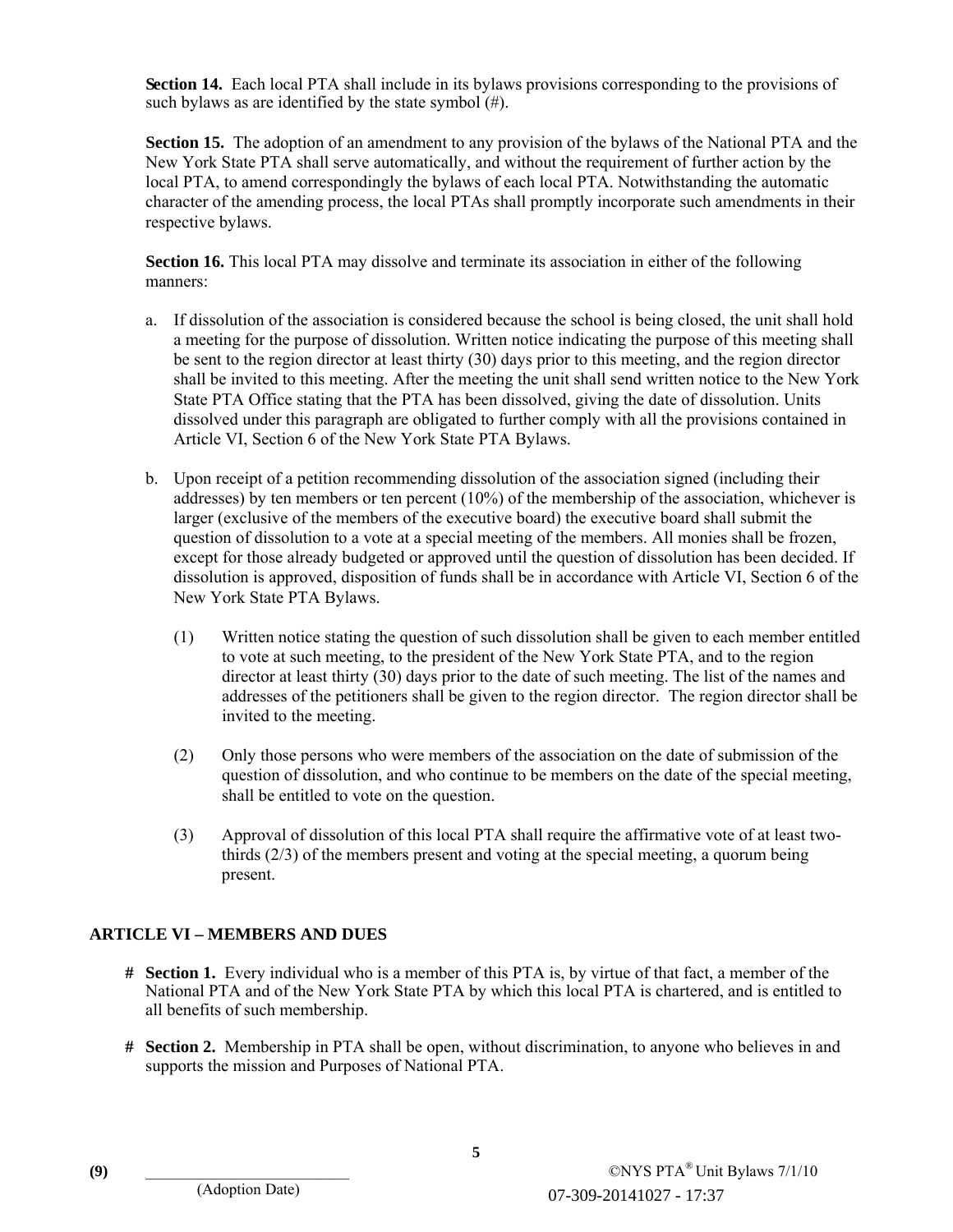- **# Section 3.** This PTA shall conduct an annual enrollment of members. Membership is to be available throughout the year.
- **# Section 4.** Each member of this PTA shall pay such annual dues to said association as may be prescribed by the association. The amount of such dues shall include the portion payable to the New York State PTA (the "state portion") and the portion payable to the National PTA (the "national portion"). The National portion of each member's dues shall be two dollars and twenty-five cents (\$2.25) per annum. The New York State PTA portion of each member's dues shall be one dollar and seventyfive cents (\$1.75) per annum.
- **(14)** Section 5. Each member of this PTA shall pay annual dues of  $\frac{\$4.00}{\$4.00}$  to the association. The amount of such annual dues shall include the portion payable to the state PTA and the portion payable to the National PTA.
	- **# Section 6.** The state and national portions of the dues paid by each member of this PTA shall be set aside by this PTA and remitted to the New York State PTA through such channels, and at such times, as the state bylaws may provide.
	- # **Section 7.** The membership year shall be from October 1 to September 30 inclusive. Dues shall be remitted to the New York State PTA Office immediately following the membership enrollment and before November 1. All dues shall be forwarded to the State PTA Office by March 31, and any additional dues shall be sent to the State PTA Office by the end of the school year.
	- **# Section 8.** Only members of this PTA who have paid dues for the current membership year shall be eligible to participate in the meetings of the PTA, or to serve in any of its elective or appointive positions.
	- **# Section 9.** Honorary Life Membership.
		- a. An Honorary Life Membership in the New York State PTA in recognition of distinguished service to children and youth may be conferred by the New York State PTA, or any of its constituent associations in good standing, upon payment of a fee established by the Board of Managers of the New York State PTA. An Honorary Life Member must pay dues to a local PTA to be entitled to all the rights and privileges of active status.
		- b. All contributions made in recognition of the selection of persons to Honorary Life Membership in the New York State PTA shall be paid to the funds for the New York State PTA Jenkins Memorial Scholarship for Teacher Education and/or for the New York State PTA Fellowship for Graduate Study in Memory of Richard Gazzola as designated by the contributor.

### **ARTICLE VII – OFFICERS AND THEIR ELECTION**

**# Section 1.** Each officer shall be a member of this PTA.

**Section 2.** Officers and their election:

 $(15)$ The officers of the association shall consist of a president, 1 vice president(s), a secretary, and a a. treasurer.

 $(16)$ Officers shall be elected by ballot annually at a regular meeting of the association in the month of b. June. However, if there is only one nominee for any office, election for that office may be by voice vote.

 $c.$ ' Officers shall assume their official duties on July 1 and shall serve for a term of one year or until a successor is elected.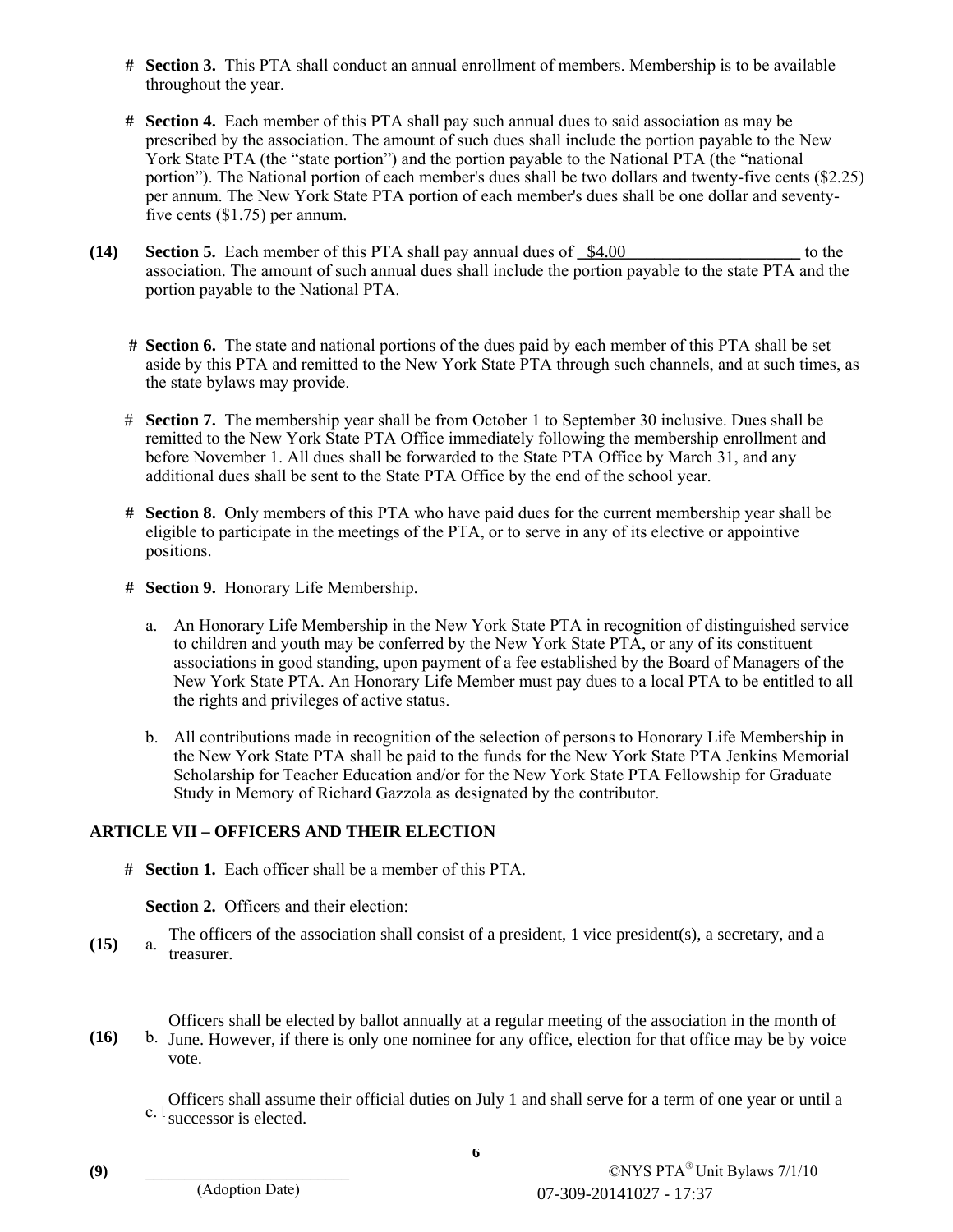"Not withstanding the provisions of this section, no member shall remain in office for more than two (2) consecutive one year terms or one two year term. In the event a successor is not elected after two years, the position shall be declared vacant and the vacancy shall be filled as provided in these bylaws."

- d. Officers may serve for a maximum of two consecutive one-year terms in the same office. An officer who has served more than one-half of a term shall be credited with having served that term.
- # e. No person shall hold more than one office at the same time.
- **#** f. No person under the age of 18 shall be eligible to serve in the office of president, recording secretary (or secretary) or treasurer.

**Section 3.** Nominating Committee

- (17) a. There shall be a nominating committee consisting of  $\frac{3}{2}$  members,  $\frac{1}{2}$  of whom shall be elected by the executive board from its body, and who shall not be members of the executive board, elected by the ass who shall not be members of the executive board, elected by the association at a regular meeting of the association at least sixty (60) days prior to the election meeting. The committee shall elect its chair. An alternate will be elected.1<br>  $\frac{1}{2}$  of whom shall be clected by the exceutive board from its<br>  $\frac{2}{2}$  or who shall not be members of the executive board, elected<br>
meeting of the association at least sixty (60) days prior to the election<br>
shal
	- # b. The nominating committee shall nominate one person for each office to be filled.
	- **#** c. Members of the nominating committee may be nominees for office without resigning from the committee.
	- # d. Only those persons who have consented to serve if elected shall be nominated for or elected to such office.
- **(18) #** e. The nominating committee shall present its report at the regular meeting of the association in at which time additional nominations may be made from the floor. June

secured and the chair of the nominating committee has received notice at least two business days prior to the  $\frac{2}{a}$  regular meeting of the association at least sixt<br>committee shall elect its chair. An alternate w<br>b. The nominating committee shall nominate one  $\mu$ <br>c. Members of the nominating committee may be<br>committee.<br>d. On

#### **(19) Section 4.** Vacancies

A vacancy occurring in any office shall be filled for the unexpired term by a person elected by a majority vote of the executive board, notice of such election having been given to the executive board. In case a vacancy occurs f. Additional nominations may be made from the floor provided the written consent of the nominee has been secured and the chair of the nominating committee has received notice at least two business days prior to the electi

### **ARTICLE VIII – DUTIES OF OFFICERS**

**Section 1.** The president shall:

- **#** a. Have general charge and supervision of the business and affairs of the association and perform the duties usually incident to the office of president of a not-for-profit association, chartered by the New York State PTA and organized under the laws of New York State.
- # b. Sign and execute all contracts, agreements or other obligations in the name of the association.
	- c. When present, preside at all meetings of the association, the executive board, and the executive committee.
- # d. Be a member ex officio of all committees except of the nominating committee or the audit

**7**

**(9)** \_\_\_\_\_\_\_\_\_\_\_\_\_\_\_\_\_\_\_\_\_\_\_\_\_\_ ©NYS PTA® Unit Bylaws 7/1/10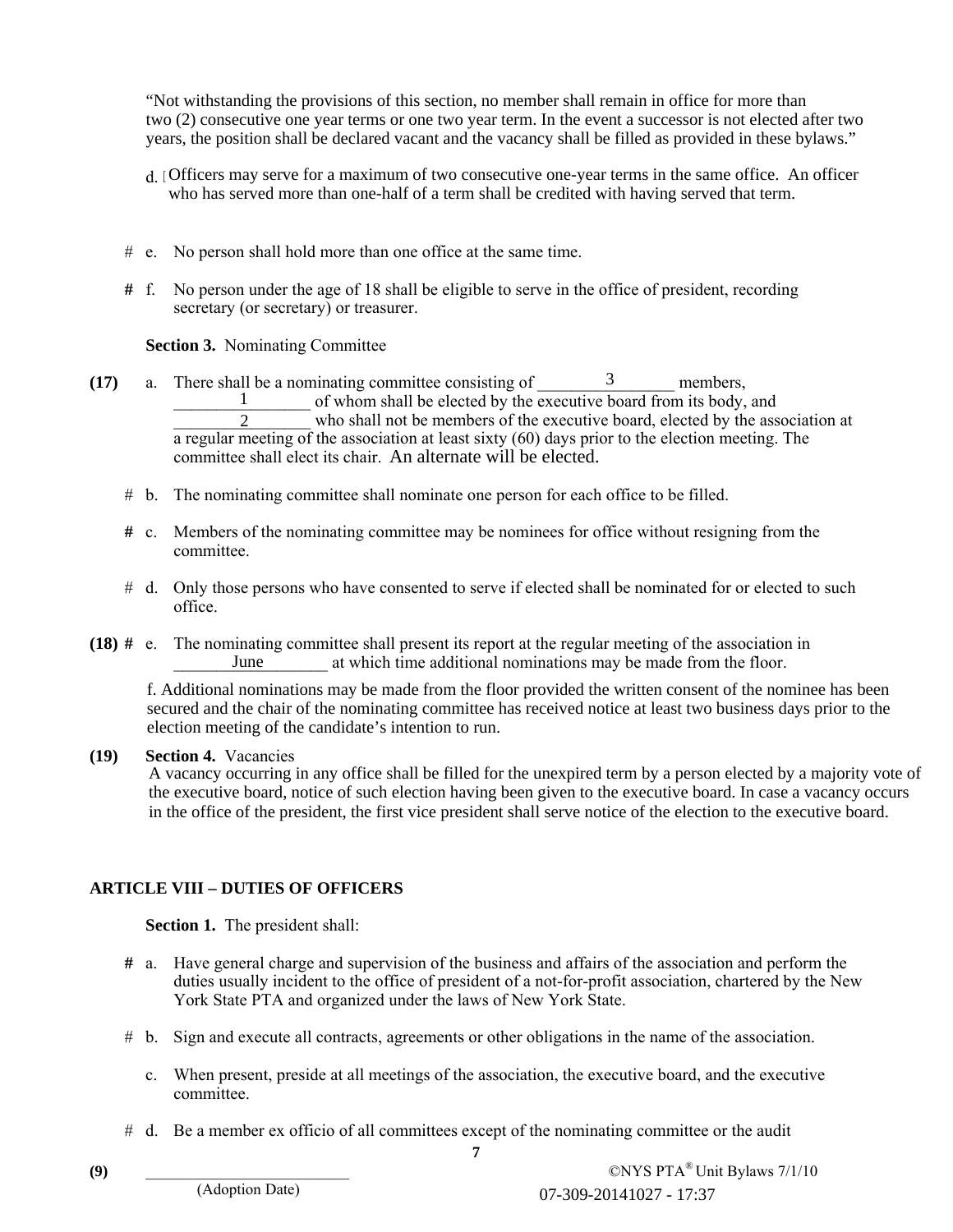committee. The president may not be an ex officio, elected or appointed member of these two committees.

e. In cooperation with the executive committee, appoint the committee chairmen including all special committee chairmen, except those for which other provision is made, and fill vacancies in chairmen of all committees, except those for which other provision is made.

- f. Coordinate the work of the officers and committees of the association in order that the Purposes may be promoted.
- # g. Keep a current copy of the association's state approved bylaws.

**(20)** 

**Section 2.** The vice president(s) shall:

- **(21)** a. Act as aide(s) to the president.
	- # b. Perform the duties of the president in the absence or inability of that officer to act. In order to perform the duties of the president, a person must be at least 18 years of age. One VP Only
- **(22) Section 3.** The Secretary shall:
	- # a. Record and maintain a permanent file of the minutes of all meetings of the association, executive board and the executive committee.
	- # b. Send the names and addresses of the elected officers to the region director immediately following their election.
		- c. Maintain a permanent file of the committee reports, membership lists and records pertaining to the work of the association.
	- # d. Keep a current copy of the association's state-approved bylaws.

**Section 4.** The Secretary shall also:

- a. Conduct the correspondence of the association under the direction of the president.
- b. Maintain a file of all correspondence pertaining to the work of the unit.
- c. Send notices of meetings as required.

**Section 5.** The treasurer shall:

- # a. Have custody of all of the funds of the association.
- # b. Keep a full and accurate account of receipts and expenditures.
- **8** # c. Make disbursements as authorized by the president, executive board or association in accordance

(9)  $\text{CNYS } \text{PTA}^{\circledast}$  Unit Bylaws 7/1/10 07-309-20141027 - 17:37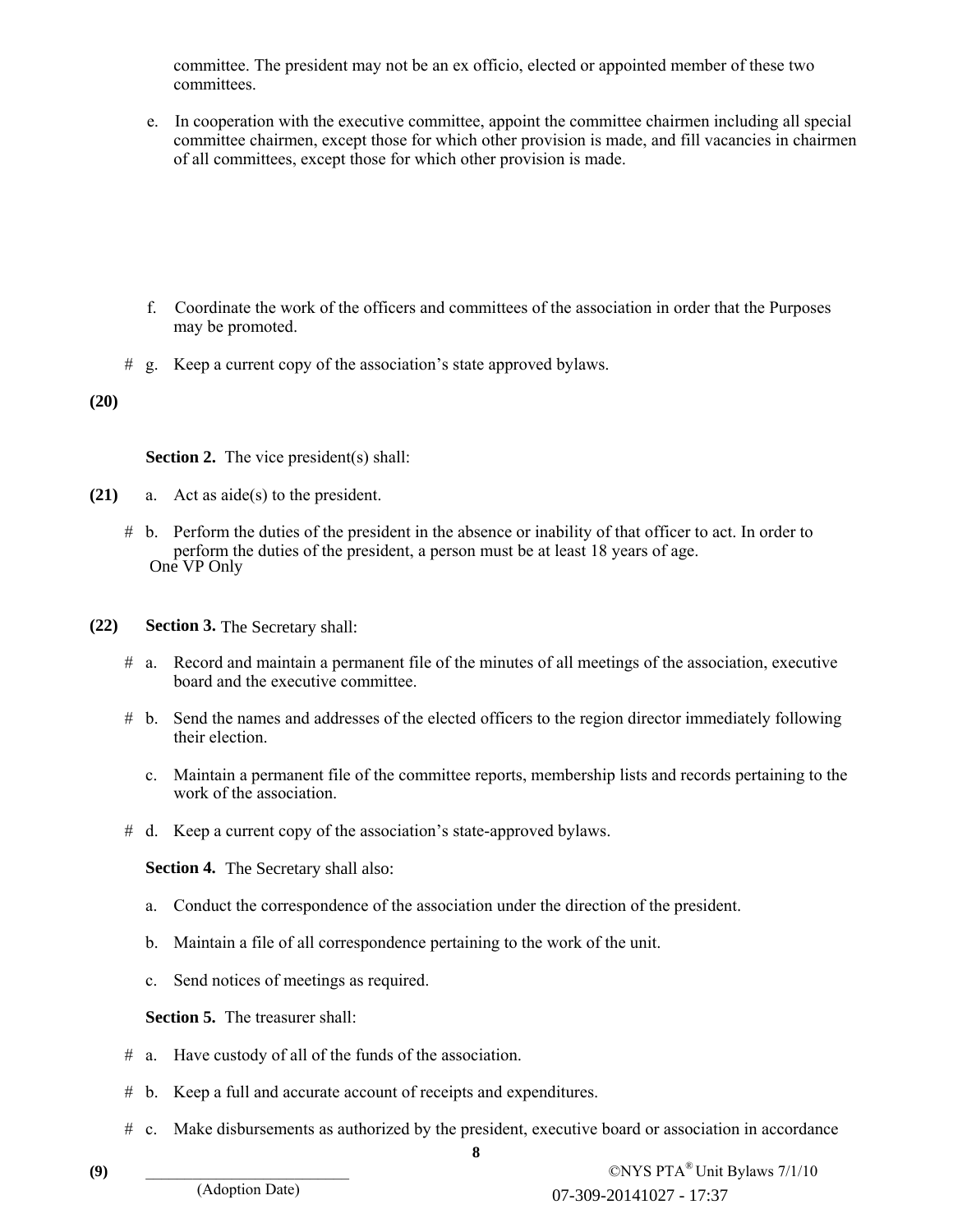with the budget adopted by the association.

- # d. Issue written receipts for donations of seventy-five dollars (\$75) or more, indicating the portion of the donation exceeding the value of the goods or services received that is deductible.
- # e. Serve as chair of the budget committee to prepare a budget for submission to the executive board for review and to the association for adoption.
- # f. Present a financial statement at every meeting of the association and at other times when requested by the executive board.
- # g. Present a complete annual report at the annual meeting of the association.
- # h. Be responsible for the maintenance of such books of accounts and records as conform to the requirements of Article V, Section 6.
- # i. Keep the records of the National PTA and the New York State PTA portions of the dues separate from the portion of the association, in accordance with Article V, Section 6.
- # j. Pay the National PTA and the New York State PTA portions of the dues to the New York State PTA in accordance with Article VI, Section 6.
- # k. Pay to New York State PTA the fee for the liability insurance and fidelity bond provided the association through the New York State PTA.
- # l. Submit all financial records in accordance with Article XII, Section 8 to the audit committee or a professional auditor at least two weeks prior to date audit report is due.
- # m. Have the accounts examined annually, or upon change of treasurer, by an audit committee or a professional auditor who, satisfied that the treasurer's annual report is correct, shall sign a statement of that fact at the end of the report.
- # n. File all forms required by the Internal Revenue Service and New York State agencies.
- **(23)** o. Pay the annual PTA council dues to the \_\_\_\_\_\_\_\_\_\_\_\_\_\_\_\_\_\_\_\_\_\_\_\_\_\_\_\_\_\_\_\_\_\_\_\_\_\_\_\_ Council of Parent Teacher Associations.

All officers shall:

- # a. Meet the fiduciary duties of careful and prudent judgment and adherence to the associations purposes and rules.
- # b. Attend local, regional and/or state PTA training workshops.
	- c. Perform the duties outlined in these bylaws and those assigned from time to time.
	- d. Turn over to the president or successor all pertinent records, books and materials and return to the treasurer all funds without delay upon the expiration of the term of office, or in case of resignation.

### **ARTICLE IX – EXECUTIVE COMMITTEE**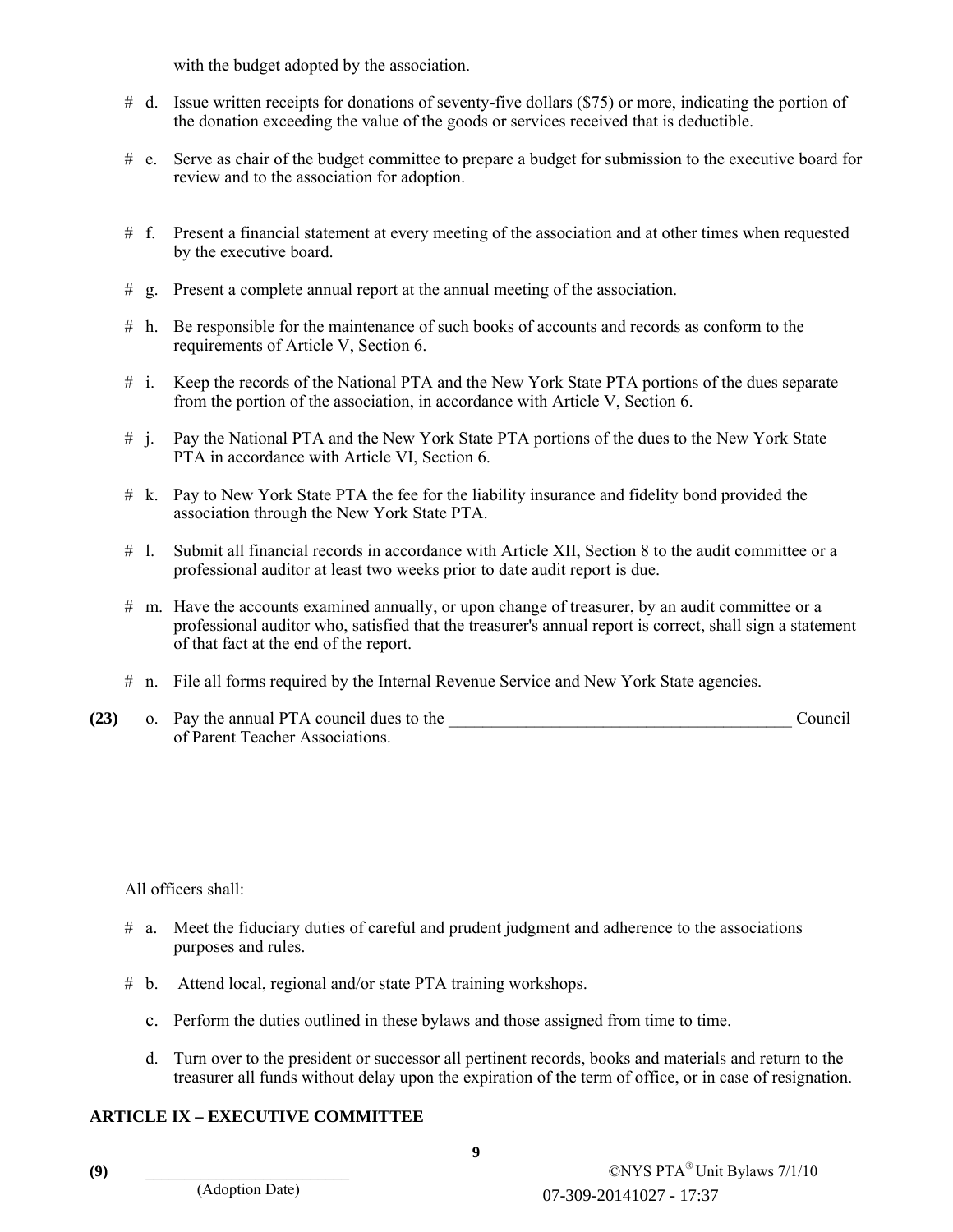**(24) Section 1.** The executive committee shall consist of the officers of the association

#### **Section 2.** The executive committee shall:

- a. In cooperation with the president, appoint the committee chairmen including all special committee chairmen, except those for which other provision is made, and fill vacancies in chairmen of all committees, except those for which other provision is made.
- b. Appoint delegates to the New York State PTA convention in accordance with the provisions of the bylaws of the New York State PTA, to other state and regional meetings, and to meetings of other associations as defined in Article IV, e.
- c. Transact necessary business between meetings of the executive board and all business referred to it by the executive board or association.
- d. Make recommendations to the executive board.

#### **(25)**

**Section 3.** The executive committee shall meet at the call of the president or a majority of the executive committee members. At least ten (10) days' notice shall be given.

 **Section 4.** Special meetings of the executive committee may be called by the president or upon the request of the majority of the members. At least two (2) days' notice shall be given.

**# Section 5.** A majority of the executive committee shall constitute a quorum.

### **ARTICLE X – EXECUTIVE BOARD**

**# Section 1.** Each board member shall be a member of this PTA.

#### **(26) Section 2.**

The executive board shall consist of the executive committee, chairmen of the standing committees, Teacher liaisons , Principal/Director (or his/her designee) .

**# Section 3.** A PTA member shall not serve as a voting member of a constituent association's board at the local, council, region, state or national level while serving as a paid employee of, or under contract to, that constituent association.

**Section 4.** The executive board shall:

- a. Transact necessary business in the intervals between regular association meetings and such other business as may be referred to it by the association.
- b. Create committees, in accordance with the provisions of Article XII.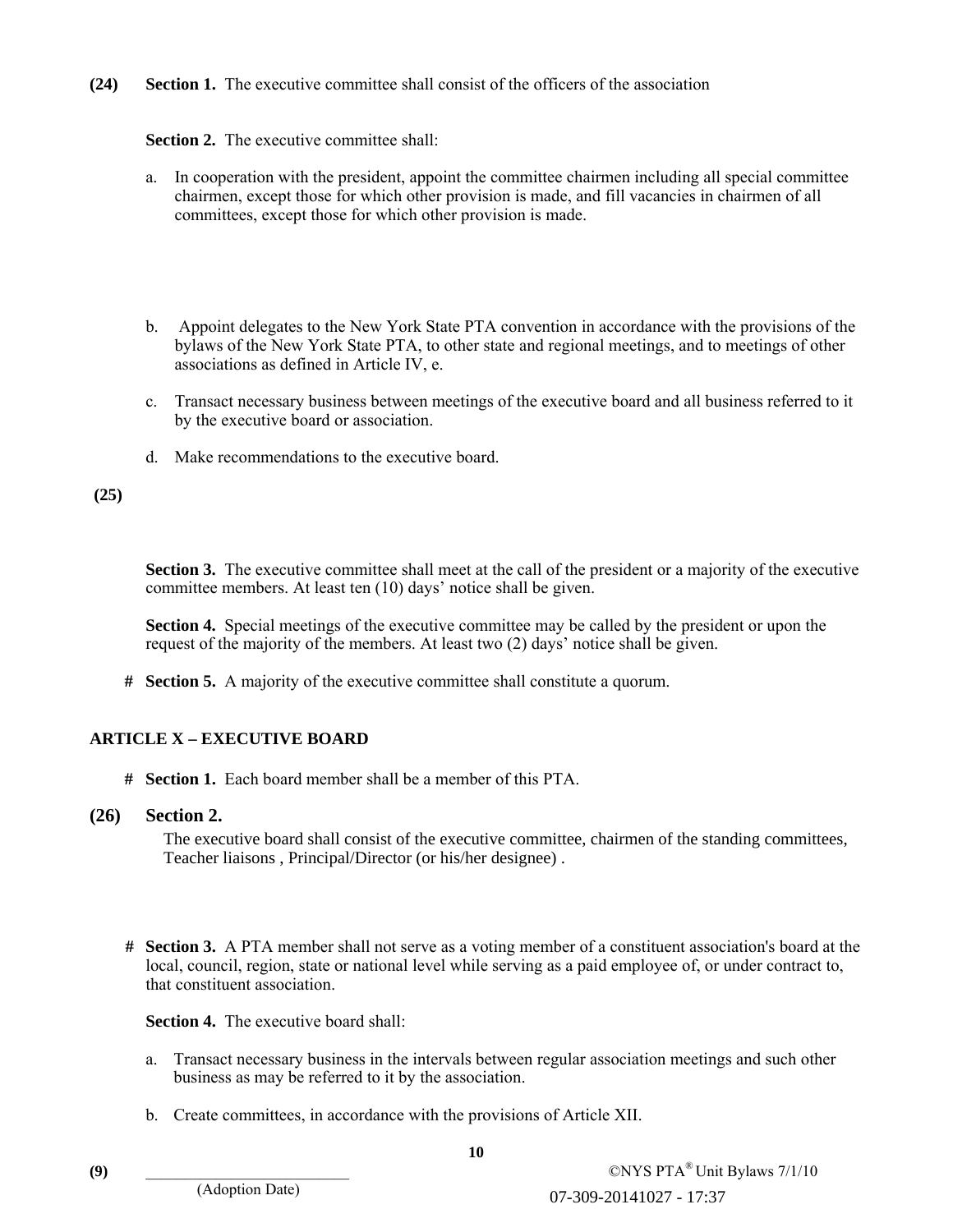- c. Approve the plans of work of the standing committees.
- d. Present a report at the regular meetings of the association.
- e. Review and submit the budget prepared by the budget committee to the association for adoption.
- # f. Appoint an audit committee of no fewer than three (3) members or a professional auditor at least two (2) weeks prior to the date the audit report is due.
	- g. Fill vacancies in office.

**Section 5.** The executive board shall meet at least two (2) times a year, the dates and times to be determined by the board. At least ten (10) day's notice shall be given.

**Section 6.** Special meetings of the executive board may be called by the president or upon the request of a majority of the members. At least two (2) days' notice shall be given.

**# Section 7**. A majority of the executive board shall constitute a quorum.

### **ARTICLE XI – MEETINGS OF THE ASSOCIATION**

**Section 1.** Regular meetings of the association shall be held at least three (3) times during the year, the dates and times to be determined by the executive board. At least ten (10) days' notice of a meeting shall be given.

**(27)**  $\#$  **Section 2.** The annual meeting shall be held in the month of reports of officers and committee chairmen shall be presented. June at which time annual

**Section 3.** Special meetings of the association may be called by the president, a majority of the executive board, or upon the written request of 30% of the membership. At least (5) five days' notice of any special meeting shall be given.

**(28)** Section 4. **a** 10 members shall constitute a quorum for the transaction of business in any meeting of the association.

# **ARTICLE XII – COMMITTEES**

**Section 1.** The executive board may create such standing committees as it deems necessary to promote the Purposes and to carry on the work of the association.

**Section 2.** Chairmen of committees shall be appointed by the president in cooperation with the executive committee, except those for which other provision is made

- a. The term of each chair shall be one year, or until a successor is appointed.
- # b. A person shall not be eligible to serve more than two consecutive years as chair of the same standing committee.
- **# Section 3.** The chair of each standing committee shall prepare a plan of work and, after its approval by the executive board, shall carry out its provisions. No committee work shall be undertaken without the approval of the executive board. 07-309-20141027 - 17:37 10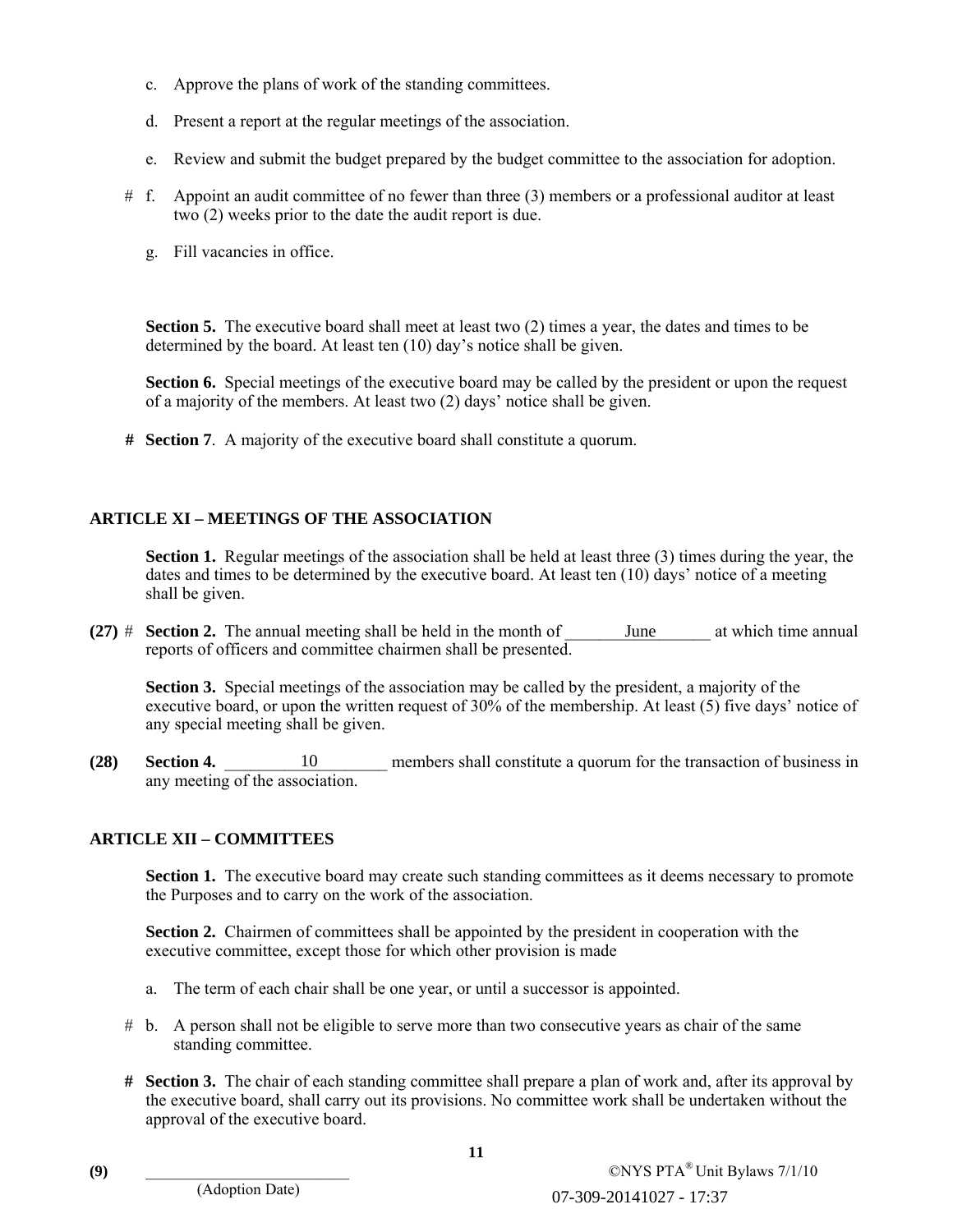**# Section 4.** The chair of each standing committee shall attend region workshops.

**Section 5.** Special committees may be created by the association or by the executive board.

**Section 6.** A nominating committee shall be formed and shall perform its duties in accordance with the provisions of Article VII, Section 3.

- **# Section 7.** A budget committee shall be appointed by the executive board. The treasurer shall be chair of the committee.
- **# Section 8.** An audit committee of no fewer than three (3) members or a professional auditor shall be appointed by the executive board at least two (2) weeks prior to the date the audit report is due. This committee shall examine the treasurer's accounts and, satisfied that they are correct, sign a statement of that fact to be presented for adoption by the membership at the first meeting of the succeeding school year.
- **# Section 9.** A majority of any committee shall constitute a quorum.
- **# Section 10.** The president shall be a member ex officio of all committees, except that the president shall not be elected or appointed a member, nor serve as ex officio of the nominating and audit committees.

#### **ARTICLE XIII – COUNCIL MEMBERSHIP**

- **(29)**
- **(30) Section 1.** The association shall be represented at meetings of the \_\_\_\_\_\_\_\_\_\_\_\_\_\_\_\_\_\_\_\_\_\_\_\_\_\_\_\_\_\_\_\_\_\_\_\_\_\_\_\_\_\_\_\_\_\_\_\_\_\_\_\_\_\_\_\_\_\_\_\_\_\_\_\_\_\_\_\_\_\_ Council of Parent Teacher Associations by the president king the grand by  $\qquad \qquad 0 \qquad \qquad$  council delegates as determined by the council bylaws. This association is not a member of a council.<br> **Evertion 1.** The associations hall be represented at meetings of the<br> **Evertion 1.** The associations by the president kngtpcvg and by <u>obtermined</u> by the council by<br> **Exert**

Council delegates:

- **#** a. Must be members for the current membership year of the local unit they represent.
- **(31)** b.

 c. Shall attend council meetings regularly and report on them to the association or to the executive board.

**Section 2.** The association shall pay annual dues to the

Council of Parent

Teacher Associations in the amount determined by the council bylaws.

### **#ARTICLE XIV – FISCAL YEAR**

The fiscal year of this association shall begin on July 1 and end on the following June 30.